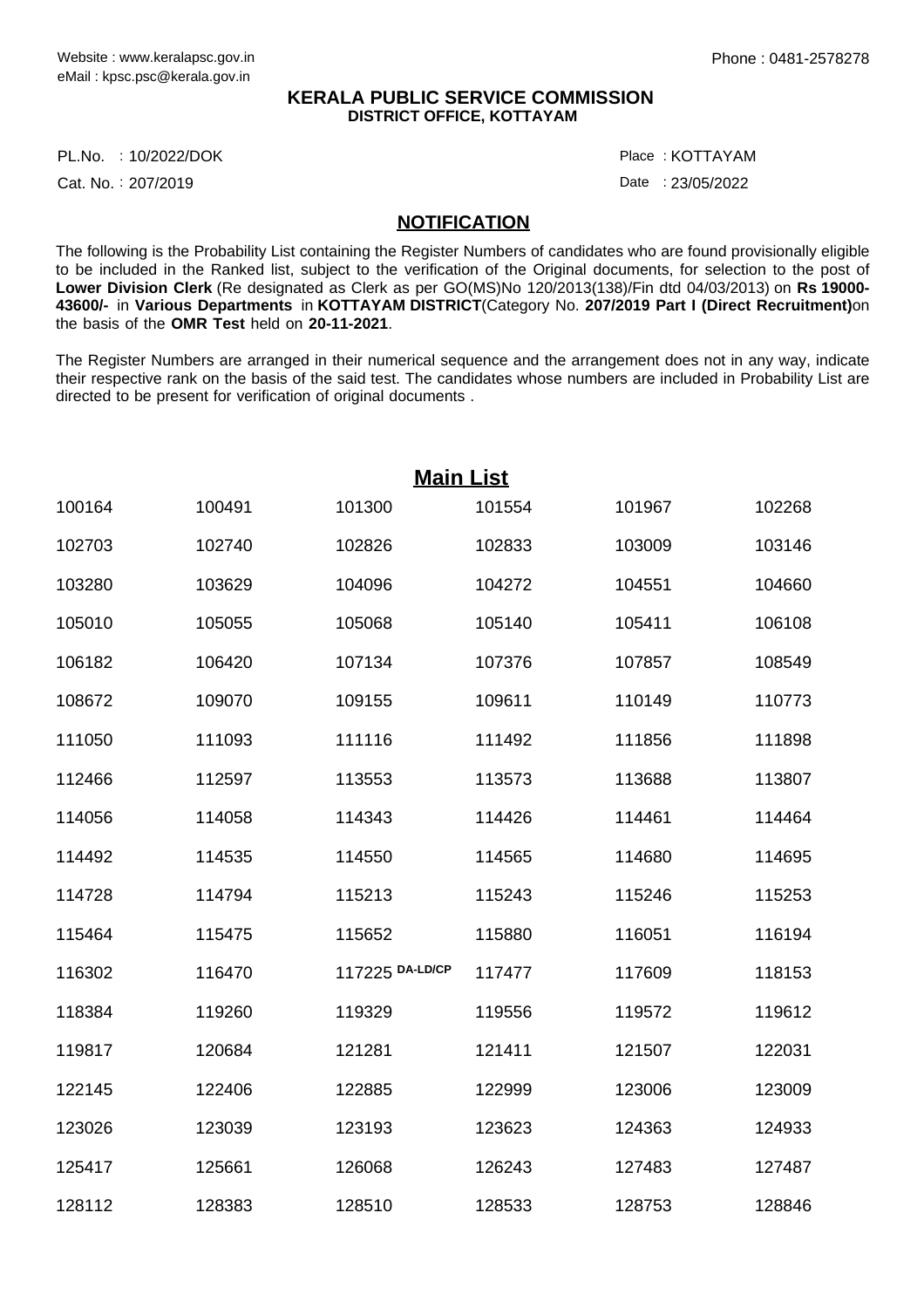| 129034 | 129062 | 129179 | 129962 | 129987 | 130269 |
|--------|--------|--------|--------|--------|--------|
| 130438 | 130683 | 130751 | 130808 | 130922 | 131082 |
| 131877 | 131880 | 132379 | 132688 | 132914 | 133050 |
| 133586 | 133967 | 134520 | 135487 | 135670 | 135761 |
| 136532 | 136604 | 136785 | 137362 | 137629 | 137704 |
| 137710 | 137868 | 138162 | 138207 | 138254 | 138819 |
| 139522 | 139865 | 140190 | 140303 | 140550 | 140698 |
| 142445 | 142574 | 142694 | 142783 | 142878 | 143270 |
| 143615 | 143627 | 143703 | 143776 | 143823 | 143843 |
| 143933 | 143991 | 144023 | 144062 | 144265 | 144570 |
| 144757 | 144799 | 144907 | 145171 | 145367 | 145870 |
| 145934 | 146088 | 146612 | 146618 | 146628 | 146736 |
| 146795 | 147014 | 147075 | 147195 | 147516 | 147758 |
| 148068 | 148334 | 148479 | 148501 | 148600 | 148740 |
| 149008 | 149195 | 149432 | 149439 | 149519 | 149535 |
| 149782 | 149903 | 149912 | 150066 | 150114 | 150204 |
| 150299 | 150356 | 150388 | 150768 | 150985 | 151017 |
| 151123 | 151140 | 151198 | 151350 | 151413 | 151732 |
| 151965 | 152096 | 152164 | 152276 | 152430 | 152763 |
| 153021 | 153398 | 153424 | 153609 | 154098 | 154380 |
| 154438 | 154706 | 154786 | 154886 | 154996 | 155210 |
| 155284 | 155565 | 155598 | 155689 | 155706 | 155771 |
| 155792 | 155854 | 156051 | 156261 | 156743 | 157207 |
| 157471 | 157624 | 157809 | 157819 | 158059 | 158255 |
| 158502 | 158579 | 158749 | 158773 | 158777 | 158902 |
| 158968 | 159169 | 159219 | 159234 | 159275 | 159562 |
| 159648 | 159687 | 159691 | 159895 | 160021 | 160087 |
| 160281 | 160316 | 160358 | 160403 | 160439 | 160480 |
| 160540 | 160587 | 160590 | 160743 | 160753 | 160839 |
| 160878 | 160993 | 161302 | 161854 | 162157 | 162324 |
| 162565 | 162575 | 162751 | 162763 | 163014 | 163086 |
| 163402 | 163431 | 163452 | 163454 | 163490 | 163577 |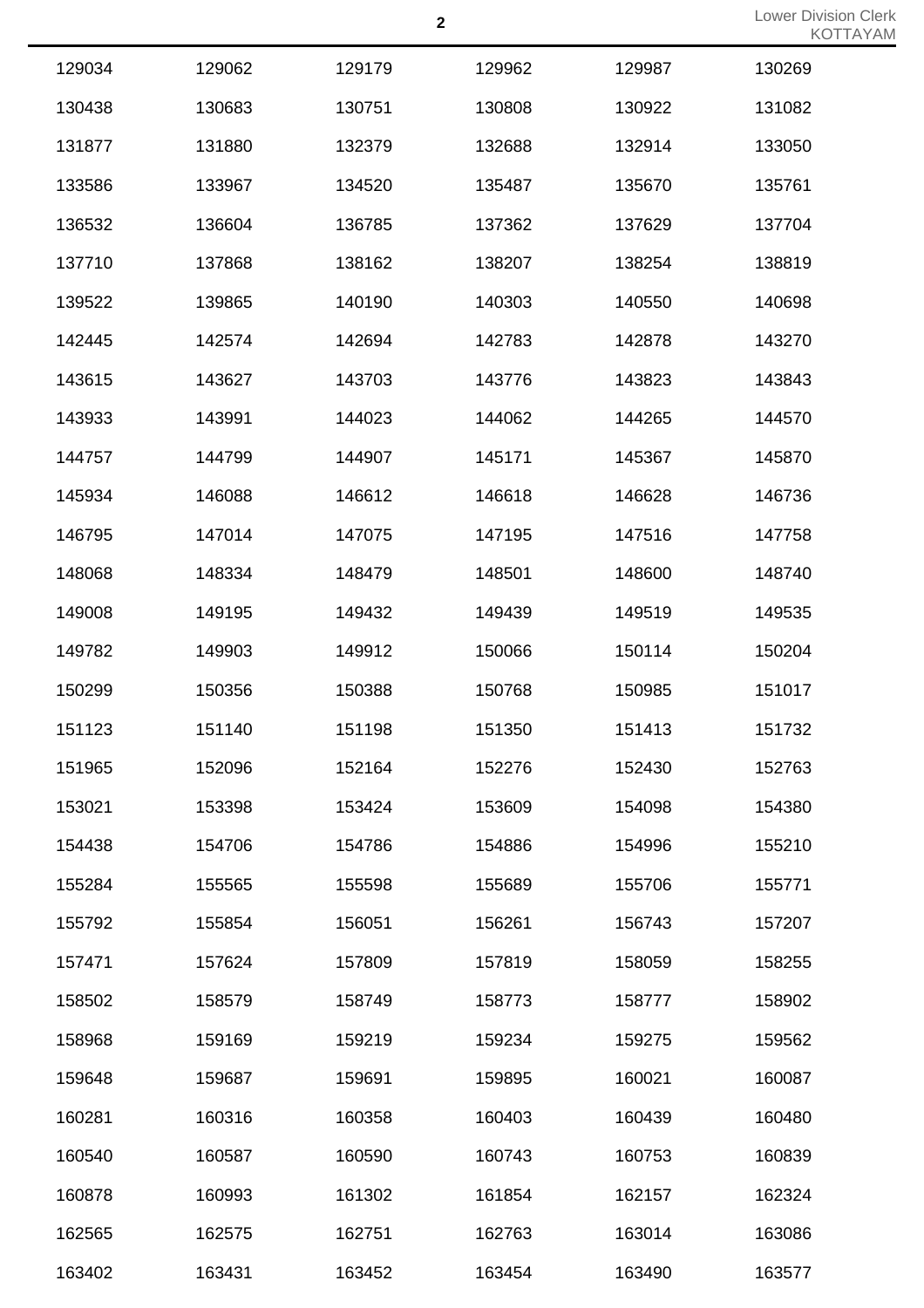|        |        |        |        |        | $\sim$ |
|--------|--------|--------|--------|--------|--------|
| 163704 | 163821 | 163966 | 164121 | 164151 | 165300 |
| 165562 | 165739 | 166092 | 166445 | 166944 | 167012 |
| 167198 | 167261 | 167317 | 167982 | 168363 | 168542 |
| 168807 | 168814 | 169144 | 169454 | 169652 | 169658 |
| 170110 | 170154 | 170195 | 170552 | 170656 | 170869 |
| 171898 | 172241 | 173647 | 173988 | 174055 | 174138 |
| 175243 | 175385 | 175462 | 175636 | 175771 | 176220 |
| 176236 | 176328 | 176803 | 176811 | 176916 | 177046 |
| 177273 | 177319 | 177563 | 177726 | 178157 | 178223 |
| 178376 | 178453 | 178850 | 179281 | 180687 | 181408 |
| 181637 | 182113 | 182130 | 182139 | 182719 | 182767 |
| 182893 | 183447 | 184275 | 185177 | 185567 | 186002 |
| 186040 | 186161 | 186323 | 186396 | 186654 | 186686 |
| 186710 | 186756 | 187146 | 187338 | 187404 | 187559 |
| 187560 | 187685 | 188036 | 188055 | 188108 | 188327 |
| 188417 | 188429 | 188603 | 188631 | 188645 | 188805 |
| 189059 | 189188 | 189212 | 189273 | 189336 | 189371 |
| 189372 | 189374 | 189575 | 189610 | 189833 | 190031 |
| 190133 | 190363 | 190425 | 190494 | 190497 | 190545 |
| 190588 | 190614 | 190673 | 190688 | 190709 | 190757 |
| 190763 | 190841 | 190878 | 190881 | 190901 | 190966 |
| 191044 | 191115 | 191122 | 191125 | 191222 | 191225 |
| 191269 | 191317 | 191333 | 191381 | 191416 | 191441 |
| 191453 | 191458 | 191490 | 191491 | 191501 | 191528 |
| 191583 | 191590 | 191651 | 191656 | 191688 | 191702 |
| 191771 | 191789 | 191792 | 191896 | 191900 | 191926 |
| 191988 | 191997 | 192015 | 192035 | 192052 | 192058 |
| 192060 | 192078 | 192098 | 192119 | 192129 | 192131 |
| 192134 | 192179 | 192215 | 192247 | 192251 | 192254 |
| 192281 | 192365 | 192370 | 192393 | 192429 | 192443 |
| 192473 | 192515 | 192524 | 192603 | 192644 | 192655 |
| 192761 | 192780 | 192782 | 192788 | 192794 | 192810 |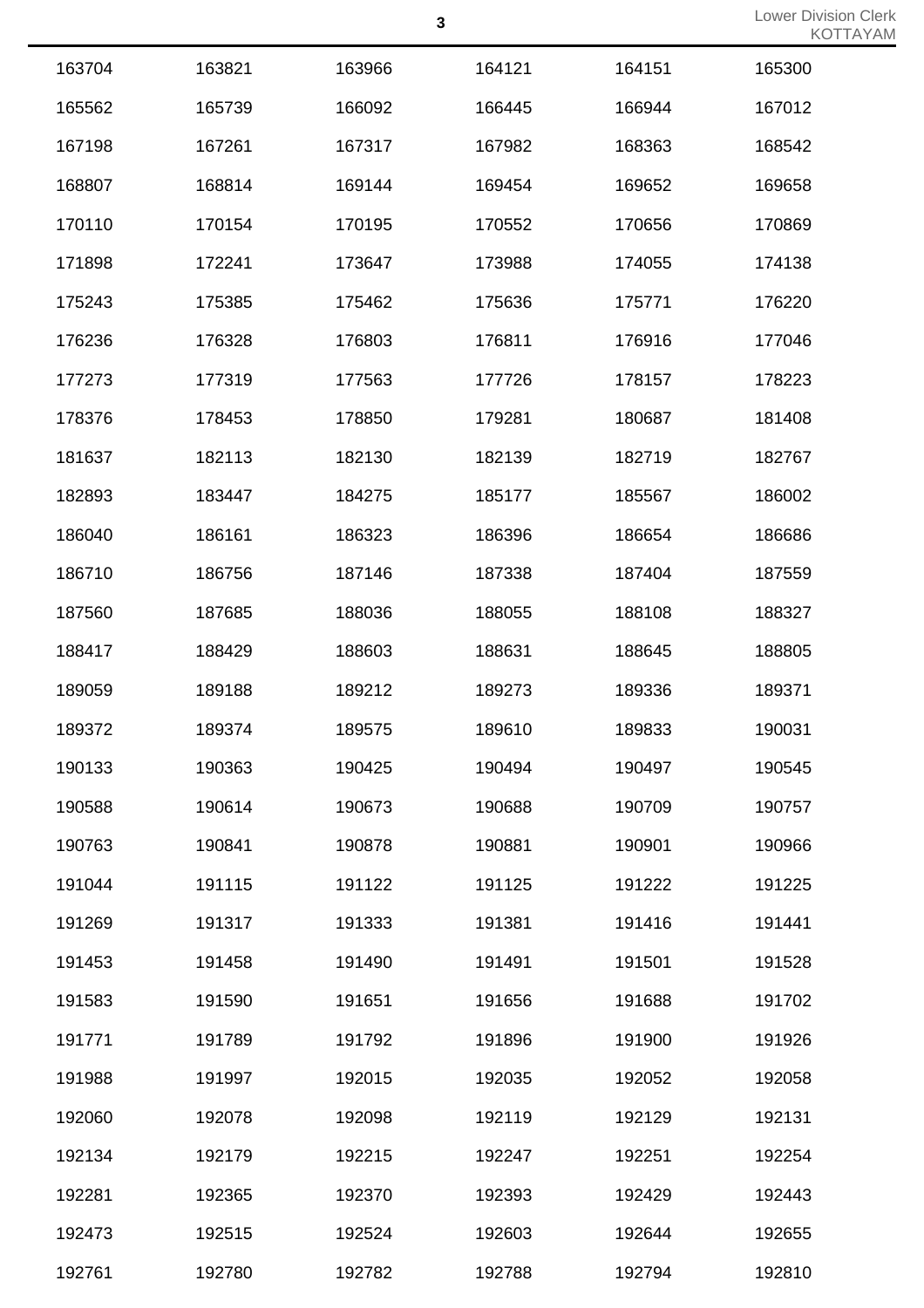Lower Division Clerk KOTTAYAM

| 192829 | 192868 | 192885 | 192986 | 193038 | 193131 |
|--------|--------|--------|--------|--------|--------|
| 193141 | 193152 | 193251 | 193278 | 193293 | 193347 |
| 193355 | 193399 | 193410 | 193457 | 193506 | 193518 |
| 193526 | 193552 | 193575 | 193584 | 193594 | 193599 |
| 193640 | 193676 | 193697 | 193717 | 193833 | 193848 |
| 193865 | 193882 | 193920 | 193924 | 193963 | 193997 |
| 193998 | 194006 | 194020 | 194050 | 194053 | 194074 |
| 194076 | 194105 | 194117 | 194137 | 194151 | 194183 |
| 194195 | 194197 | 194214 | 194230 | 194257 | 194261 |
| 194292 | 194304 | 194308 | 194316 | 194355 | 194385 |
| 194391 | 194400 | 194415 | 194431 | 194445 | 194462 |
| 194484 | 194497 | 194503 | 194535 | 194551 | 194571 |
| 194587 | 194609 | 194690 | 194705 | 194716 | 194756 |
| 194757 | 194764 | 194774 | 194782 | 194804 | 194806 |
| 194815 | 194819 | 194845 | 194848 | 194881 | 194889 |
| 194901 | 194930 | 194935 | 194943 | 194968 | 194985 |
| 195000 | 195020 | 195044 | 195054 | 195105 | 195112 |
| 195147 | 195186 | 195219 | 195224 | 195236 | 195242 |
| 195253 | 195254 | 195279 | 195296 | 195300 | 195324 |
| 195365 | 195413 | 195444 | 195449 | 195512 | 195526 |
| 195553 | 195562 | 195565 | 195576 | 195582 | 195584 |
| 195590 | 195599 | 195699 | 195706 | 195707 | 195712 |
| 195720 | 195726 | 195741 | 195756 | 195761 | 195766 |
| 195772 | 195775 | 195817 | 195868 | 195870 | 195876 |
| 195924 | 195936 | 195949 | 195952 | 195954 | 195996 |
| 196000 | 196014 | 196017 | 196025 | 196036 | 196075 |
| 196094 | 196105 | 196126 | 196139 | 196154 | 196155 |
| 196189 | 196208 | 196269 | 196277 | 196312 | 196328 |
| 196356 | 196372 | 196388 | 196424 | 196425 | 196430 |
| 196465 | 196524 | 196533 | 196545 | 196594 | 196612 |
| 196616 | 196625 | 196626 | 196632 | 196672 | 196704 |
| 196764 | 196864 | 196894 | 196931 | 196934 | 196936 |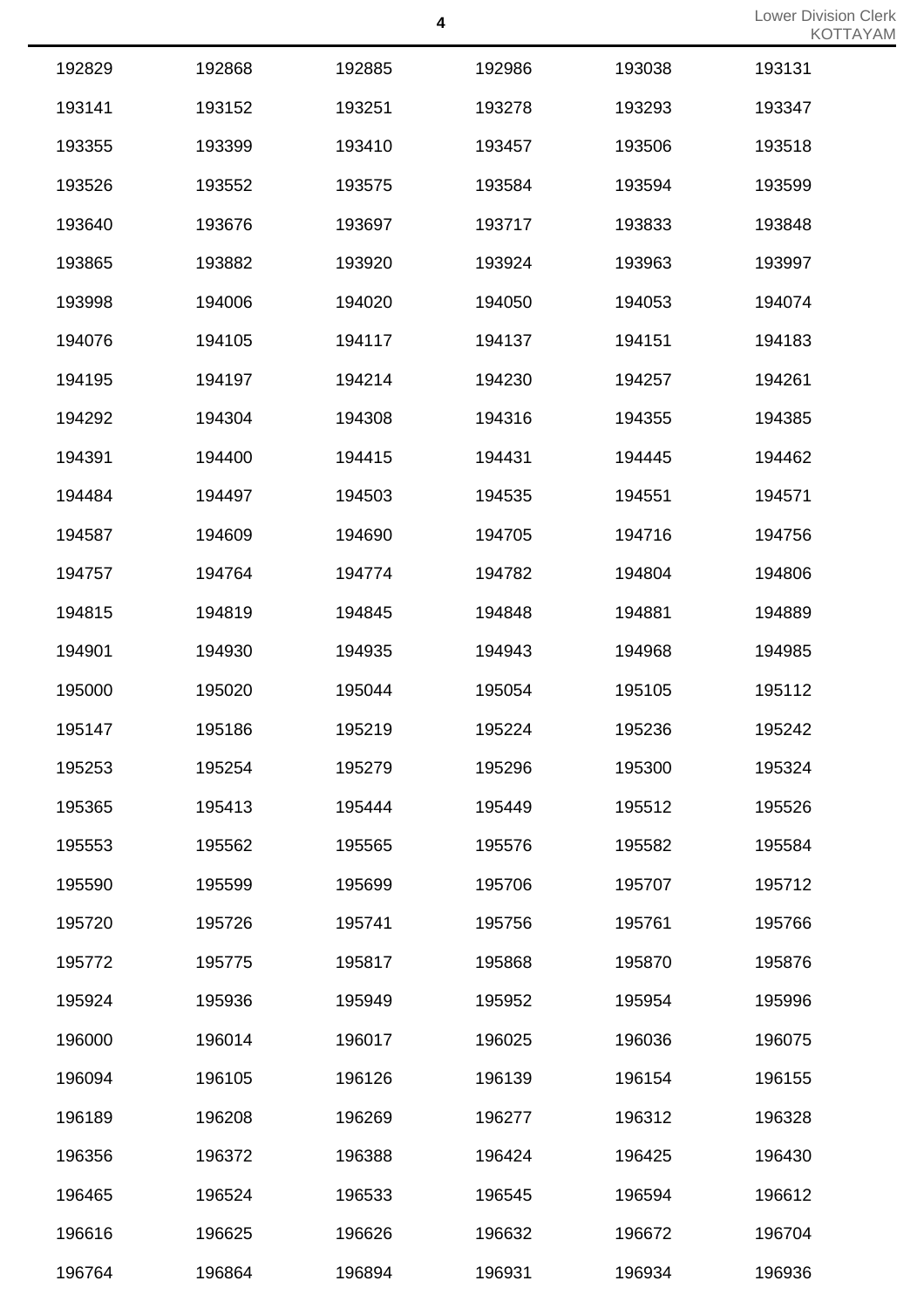|        |        |        |        |        | ĸΟ     |
|--------|--------|--------|--------|--------|--------|
| 196969 | 197006 | 197024 | 197110 | 197159 | 197163 |
| 197177 | 197191 | 197251 | 197265 | 197289 | 197291 |
| 197309 | 197388 | 197406 | 197416 | 197419 | 197432 |
| 197456 | 197483 | 197511 | 197520 | 197565 | 197596 |
| 197615 | 197655 | 197663 | 197693 | 197732 | 197747 |
| 197753 | 197805 | 197829 | 197833 | 197857 | 197882 |
| 197934 | 197958 | 197997 | 198054 | 198059 | 198064 |
| 198066 | 198088 | 198093 | 198114 | 198141 | 198148 |
| 198155 | 198160 | 198165 | 198166 | 198179 | 198182 |
| 198194 | 198197 | 198221 | 198269 | 198275 | 198277 |
| 198286 | 198318 | 198338 | 198343 | 198347 | 198387 |
| 198388 | 198444 | 198451 | 198461 | 198482 | 198497 |
| 198509 | 198556 | 198635 | 198690 | 198711 | 198757 |
| 198771 | 198774 | 198801 | 198812 | 198824 | 198845 |
| 198855 | 198872 | 198877 | 198889 | 198941 | 198987 |
| 198989 | 199006 | 199011 | 199015 | 199027 | 199043 |
| 199059 | 199078 | 199080 | 199352 | 199738 | 200253 |
| 200512 | 200606 | 201436 | 202021 | 202312 | 202702 |
| 204587 | 204671 | 205545 | 205583 | 205862 | 206192 |
| 206754 | 207184 | 207805 | 208581 | 213081 | 215065 |
| 216550 | 218929 | 219007 | 219672 | 220188 | 221961 |
| 222678 | 222979 | 224483 | 224599 | 226074 | 226848 |
| 226911 | 226972 | 226982 | 227710 | 237972 | 244960 |
| 252234 | 260269 | 261181 | 262794 | 267758 | 268321 |
| 268572 | 268640 | 274386 | 279187 | 279228 | 288291 |
| 292850 | 299305 | 303022 | 310541 | 316932 |        |
|        |        |        |        |        |        |

## **Supplementary List**

## **Ezhava/Thiyya/Billava**

| 102436 | 107734 | 109004 | 113091 | 115038 | 115717 |
|--------|--------|--------|--------|--------|--------|
| 116904 | 120758 | 121442 | 122907 | 123487 | 123604 |
| 123970 | 130391 | 131523 | 132617 | 132703 | 132759 |
| 136753 | 136815 | 138307 | 139253 | 140287 | 141316 |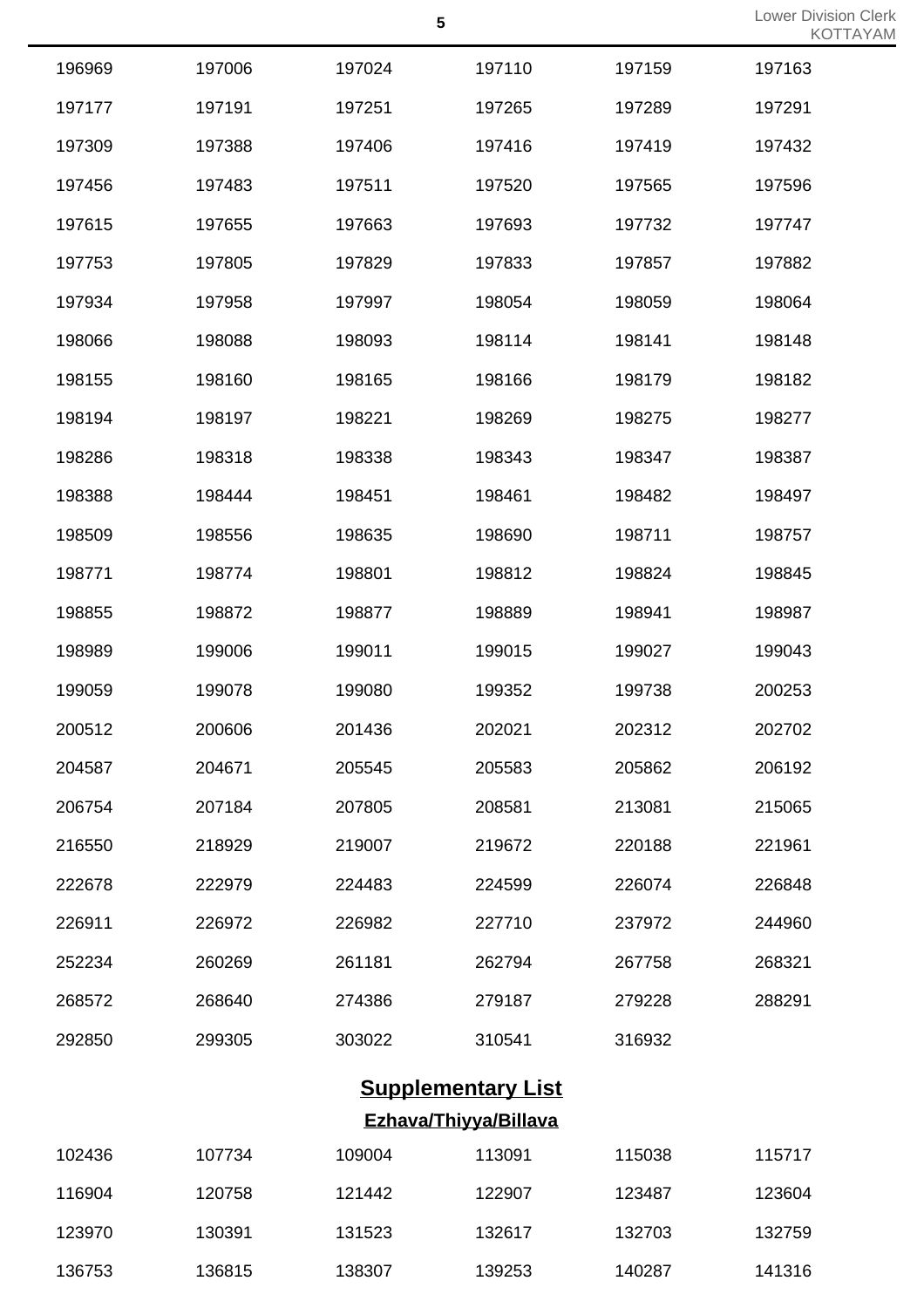|                        |        |        |        |        | ΠV     |  |
|------------------------|--------|--------|--------|--------|--------|--|
| 142014                 | 142135 | 142146 | 142323 | 144068 | 144077 |  |
| 144396                 | 145877 | 146035 | 146186 | 147032 | 147077 |  |
| 148178                 | 148307 | 149248 | 149706 | 152031 | 152790 |  |
| 153488                 | 154002 | 154175 | 154307 | 155225 | 155312 |  |
| 156291                 | 156383 | 156476 | 156489 | 156887 | 158736 |  |
| 158740                 | 159689 | 160193 | 160229 | 160341 | 161192 |  |
| 161324                 | 162212 | 163240 | 164194 | 169328 | 170630 |  |
| 170923                 | 172383 | 173096 | 175224 | 176020 | 176110 |  |
| 177869                 | 178024 | 178514 | 178780 | 179123 | 179188 |  |
| 179409                 | 180929 | 181281 | 181893 | 182046 | 182422 |  |
| 185762                 | 186366 | 187059 | 189092 | 189711 | 189952 |  |
| 190086                 | 190376 | 190377 | 190406 | 190464 | 190538 |  |
| 190602                 | 190992 | 191036 | 191058 | 191068 | 191121 |  |
| 191279                 | 191282 | 191692 | 191956 | 191960 | 192091 |  |
| 192224                 | 192573 | 192611 | 192613 | 192637 | 192646 |  |
| 192683                 | 192822 | 192955 | 193064 | 193083 | 193094 |  |
| 193273                 | 193327 | 193432 | 193440 | 193651 | 193660 |  |
| 193696                 | 193932 | 193954 | 193995 | 194176 | 194252 |  |
| 194267                 | 194311 | 194395 | 194412 | 194561 | 194572 |  |
| 194783                 | 194809 | 195004 | 195021 | 195043 | 195107 |  |
| 195183                 | 195334 | 195463 | 195548 | 195592 | 195647 |  |
| 195710                 | 195722 | 195729 | 195765 | 195811 | 195943 |  |
| 196108                 | 196245 | 196255 | 196550 | 196581 | 196948 |  |
| 196992                 | 197055 | 197082 | 197112 | 197147 | 197149 |  |
| 197226                 | 197296 | 197297 | 197312 | 197320 | 197329 |  |
| 197344                 | 197386 | 197404 | 197523 | 197676 | 197683 |  |
| 197854                 | 197878 | 197899 | 197907 | 198151 | 198196 |  |
| 198287                 | 198445 | 198621 | 198809 | 198873 | 198930 |  |
| 198984                 | 198998 | 202749 | 215334 | 223339 | 226180 |  |
| 227537                 | 318189 | 320734 |        |        |        |  |
| <b>Scheduled Caste</b> |        |        |        |        |        |  |
| 103365                 | 106157 | 106210 | 107825 | 108151 | 108758 |  |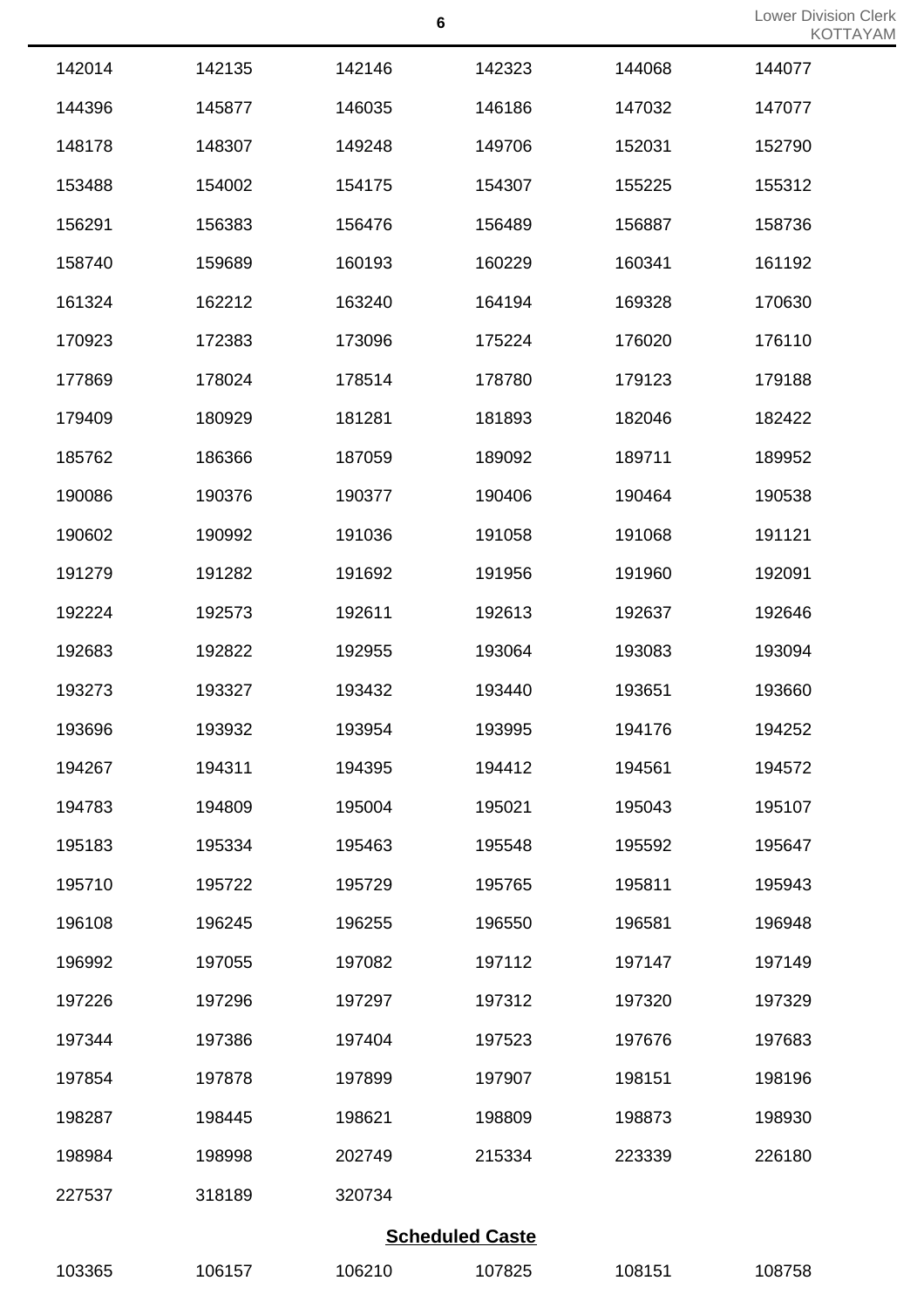|        |        |        | $\overline{7}$         |                 | Lower Division C<br><b>KOTTAY</b> |
|--------|--------|--------|------------------------|-----------------|-----------------------------------|
| 113518 | 114316 | 115119 | 119872                 | 121325          | 129320                            |
| 130263 | 131086 | 131748 | 135018                 | 136557          | 138275                            |
| 142900 | 144370 | 145865 | 148854                 | 149395          | 151211                            |
| 152166 | 153150 | 154551 | 156592                 | 159614          | 160166                            |
| 163158 | 164235 | 165891 | 165993                 | 167013          | 167185                            |
| 168170 | 168205 | 169528 | 170493                 | 172163          | 175548                            |
| 178789 | 187426 | 189301 | 190432                 | 190502          | 190736                            |
| 191495 | 191605 | 191630 | 191647                 | 191957          | 192216                            |
| 192541 | 192715 | 193039 | 193202                 | 193413          | 193582                            |
| 193668 | 193690 | 194124 | 194243                 | 194273          | 194309                            |
| 194341 | 194371 | 194435 | 194463                 | 194706          | 194711                            |
| 194844 | 194976 | 195118 | 195175                 | 195263          | 195294                            |
| 195336 | 195653 | 195689 | 195721                 | 195771          | 195904                            |
| 196048 | 196380 | 196398 | 196520                 | 196606          | 196734                            |
| 196807 | 196897 | 197346 | 197470                 | 197539          | 197983                            |
| 198622 | 198709 | 198738 | 198926                 | 198950          | 199057                            |
| 202843 | 212179 | 213433 | 223601                 | 225702          | 226142                            |
| 254467 | 256523 | 260091 | 260901                 | 261194          | 279457                            |
| 279595 |        |        |                        |                 |                                   |
|        |        |        | <b>Scheduled Tribe</b> |                 |                                   |
| 105038 | 131449 | 131866 | 133773                 | 146295          | 157847 DA-LD/CP                   |
| 164833 | 166213 | 167058 | 167935                 | 190294 DA-LD/CP | 190334 DA-LV                      |
| 190403 | 190562 | 190742 | 191022                 | 191108          | 191195                            |
| 191196 | 191435 | 191444 | 191479                 | 191487          | 191612                            |
| 191772 | 191991 | 192187 | 192232                 | 192352          | 192394                            |
| 192440 | 192749 | 192959 | 192990                 | 193076          | 193080                            |
| 193207 | 193289 | 193530 | 193847                 | 194184          | 194296                            |
| 194417 | 194602 | 195010 | 195117                 | 195243          | 195248                            |
| 195369 | 195515 | 195554 | 195731                 | 195779          | 195921                            |
| 196308 | 196364 | 196366 | 196420                 | 196484          | 196879                            |
| 196937 | 197285 | 197378 | 197384                 | 197438 DA-LD/CP | 197681                            |

**DA-LD/CP** 197851 **DA-LD/CP** 198050 **DA-LV** 198081 198140 198204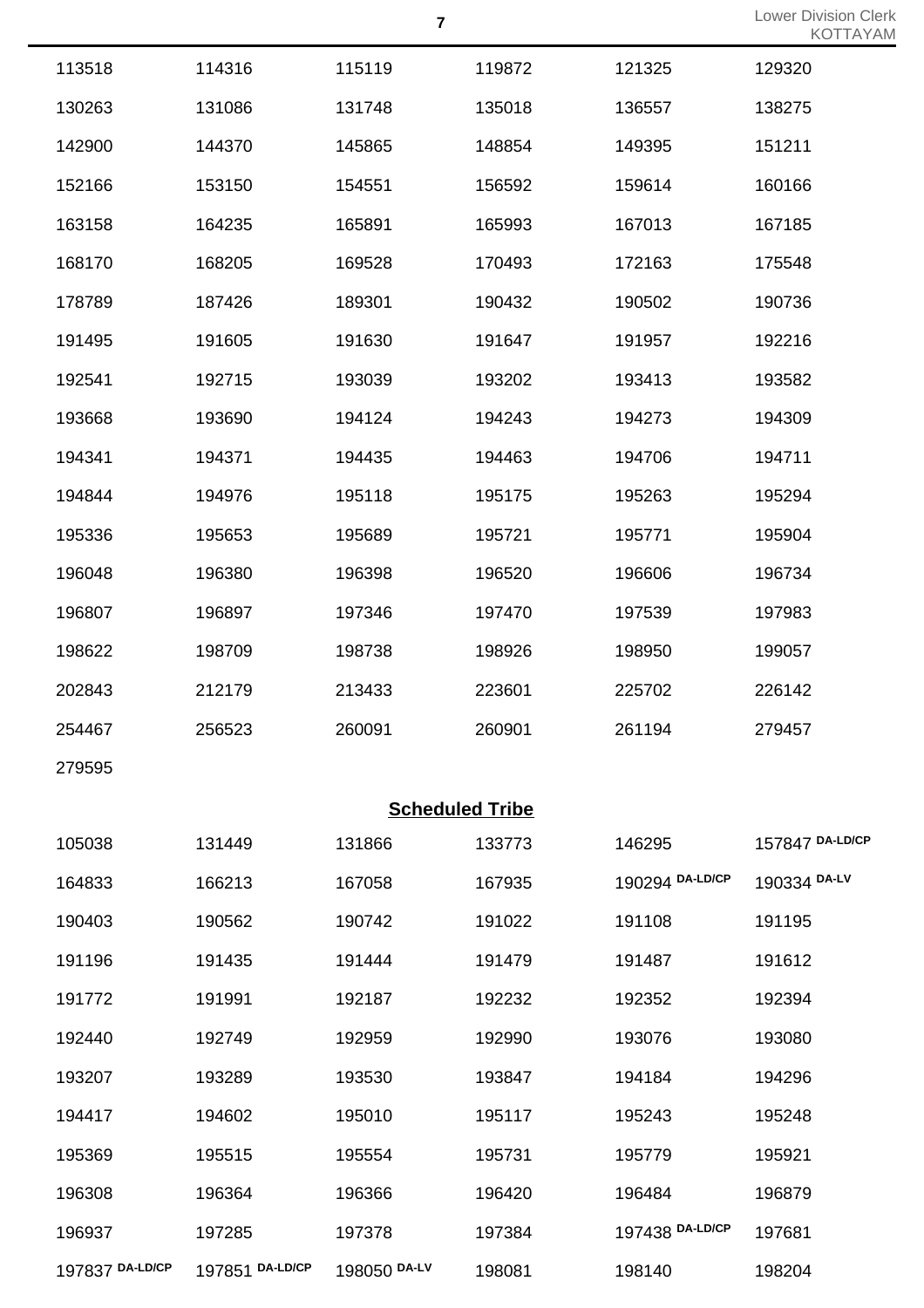| <b>Lower Division Clerk</b> |  |
|-----------------------------|--|
| KOTTAYAM                    |  |

|              |        |        | 8             |        | Lower Division Cle<br>KOTTAY/ |
|--------------|--------|--------|---------------|--------|-------------------------------|
| 198474       | 198521 | 198548 | 198641        | 198707 | 198973                        |
| 199157 DA-HI | 199803 | 200077 | 200620        | 201697 | 202423                        |
| 203742       | 203887 | 205671 | 205916        | 206344 | 207386                        |
| 207609       | 260338 | 306601 | 307285        | 307413 | 307560                        |
| 308746       | 309442 | 310324 | 310366        | 310921 |                               |
|              |        |        | <b>Muslim</b> |        |                               |
| 102894       | 103064 | 103320 | 104482        | 105956 | 108681                        |
| 109467       | 111133 | 113805 | 115597        | 118639 | 119061                        |
| 119654       | 122893 | 123080 | 125928        | 129081 | 129167                        |
| 129499       | 130432 | 130650 | 132210        | 132358 | 132408                        |
| 133202       | 134140 | 135928 | 136073        | 136771 | 136797                        |
| 137664       | 138032 | 138849 | 139108        | 139298 | 140921                        |
| 141047       | 141120 | 141255 | 141713        | 143670 | 145193                        |
| 145318       | 145334 | 146471 | 146534        | 147366 | 147834                        |
| 147983       | 148695 | 148821 | 149501        | 150073 | 150095                        |
| 150673       | 150796 | 150931 | 151052        | 151330 | 151364                        |
| 151645       | 152012 | 152127 | 152350        | 152493 | 153068                        |
| 153208       | 153331 | 153618 | 154162        | 154677 | 154843                        |
| 155315       | 155625 | 156030 | 156174        | 156554 | 156906                        |
| 158064       | 158409 | 158464 | 158475        | 158813 | 158817                        |
| 159951       | 161276 | 161314 | 161605        | 161627 | 162720                        |
| 163366       | 163472 | 164018 | 169908        | 170091 | 171118                        |
| 171493       | 171595 | 171749 | 175730        | 176786 | 177668                        |
| 178613       | 179321 | 180297 | 180491        | 181667 | 182190                        |
| 183165       | 185061 | 188566 | 188584        | 189566 | 190326 DA-LD/CP               |
| 190458       | 190906 | 190971 | 191048        | 191229 | 191555                        |
| 191760       | 192104 | 192118 | 192484        | 193118 | 193297                        |
| 194671       | 194677 | 195066 | 195471        | 195557 | 195690                        |
| 196732       | 196743 | 196776 | 196874        | 197194 | 197391                        |
| 198398       | 198693 | 198749 | 198752        | 198846 | 203716                        |
| 204098       | 208416 | 209036 | 220518        | 223070 | 224661                        |
| 225203       | 226553 | 226749 | 259191        | 259399 | 259580                        |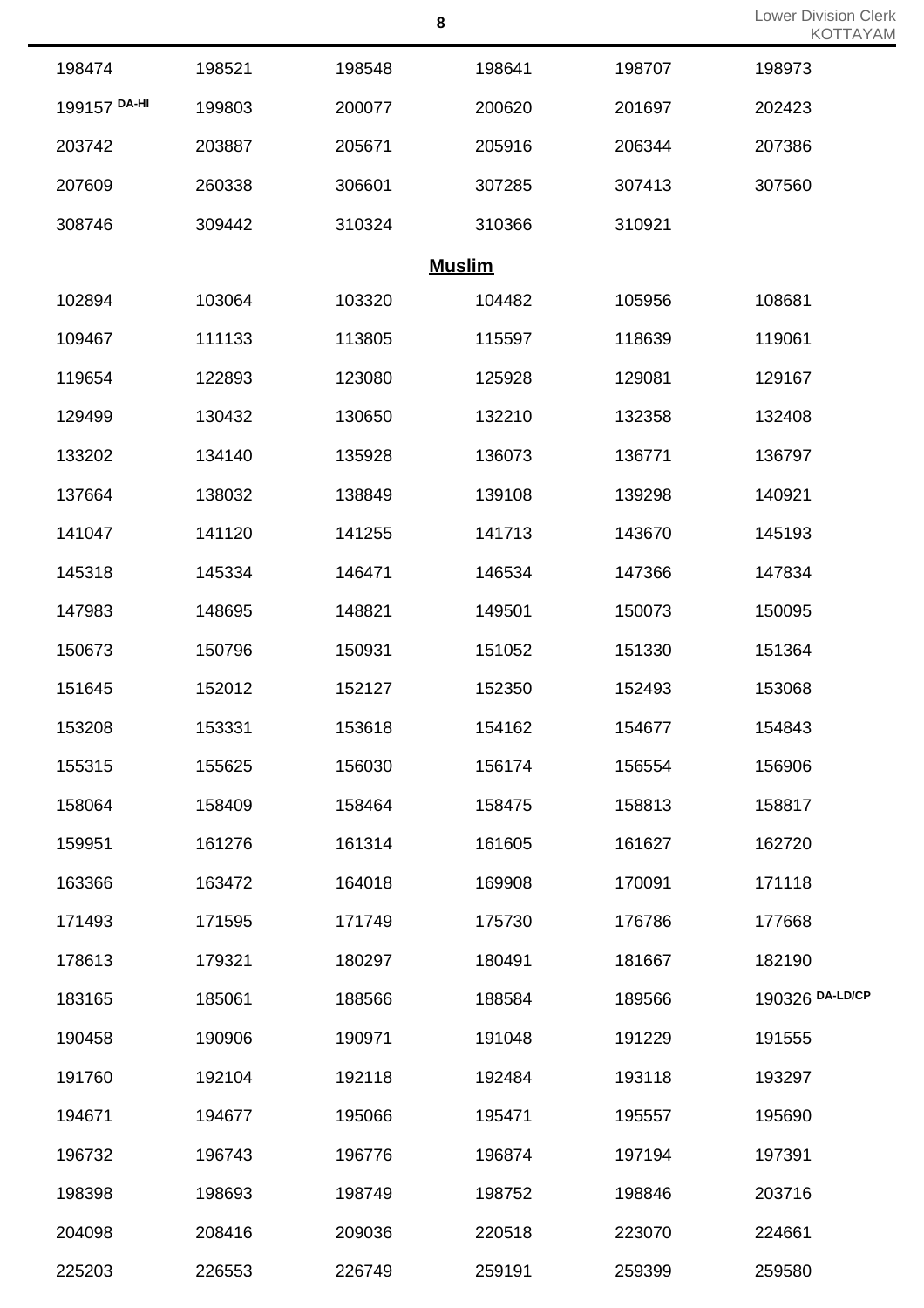| 261774 DA-LD/CP | 268484 | 269102                     | 270802 | 271765 | 273226 |
|-----------------|--------|----------------------------|--------|--------|--------|
| 273946          | 276253 | 276836                     | 277490 | 277732 | 278483 |
| 278971          | 279219 | 295399                     | 301347 |        |        |
|                 |        | <b>Latin Catholics/A.I</b> |        |        |        |
| 102043          | 106887 | 106990                     | 107696 | 109133 | 112174 |
| 113545          | 118714 | 120101                     | 122329 | 124843 | 125053 |
| 130186          | 136133 | 136210                     | 136638 | 137699 | 140452 |
| 142842          | 144056 | 146425                     | 149822 | 151657 | 153580 |
| 154494          | 156536 | 159418                     | 171596 | 172023 | 172997 |
| 176614          | 177340 | 178148                     | 178434 | 179483 | 180986 |
| 181064          | 183058 | 183134                     | 183572 | 184950 | 189095 |
| 189255          | 190074 | 190585                     | 190923 | 193987 | 194058 |
| 194902          | 195319 | 196064                     | 202807 | 207528 | 209093 |
| 222868          | 224963 | 225907                     |        |        |        |
|                 |        | <b>OBC</b>                 |        |        |        |
| 106585          | 106954 | 107436                     | 117561 | 121916 | 129954 |
| 130123          | 130217 | 130958                     | 131100 | 135131 | 135841 |
| 140525          | 143003 | 143448                     | 146251 | 152182 | 157016 |
| 159809          | 160762 | 161838                     | 162261 | 171501 | 177149 |
| 178363          | 190536 | 191406                     | 193049 | 194745 | 194788 |
| 195282          | 195714 | 195830                     | 196281 | 196661 | 196665 |
| 196924          | 197224 | 197780                     | 198145 | 198966 | 241058 |
| 331276          |        |                            |        |        |        |
|                 |        | <b>Viswakarma</b>          |        |        |        |
| 104302          | 128443 | 132504                     | 136044 | 139578 | 140582 |
| 155812          | 156440 | 157420                     | 165859 | 191470 | 191701 |
| 192017          | 192029 | 192161                     | 192199 | 192212 | 192753 |
| 192792          | 192938 | 193230                     | 193510 | 193626 | 194312 |
| 194707          | 195415 | 195778                     | 195785 | 195816 | 196110 |
| 196164          | 196217 | 196242                     | 196812 | 197219 | 197325 |
| 197466          | 197689 | 197776                     | 198124 | 198684 | 198781 |
|                 |        |                            |        |        |        |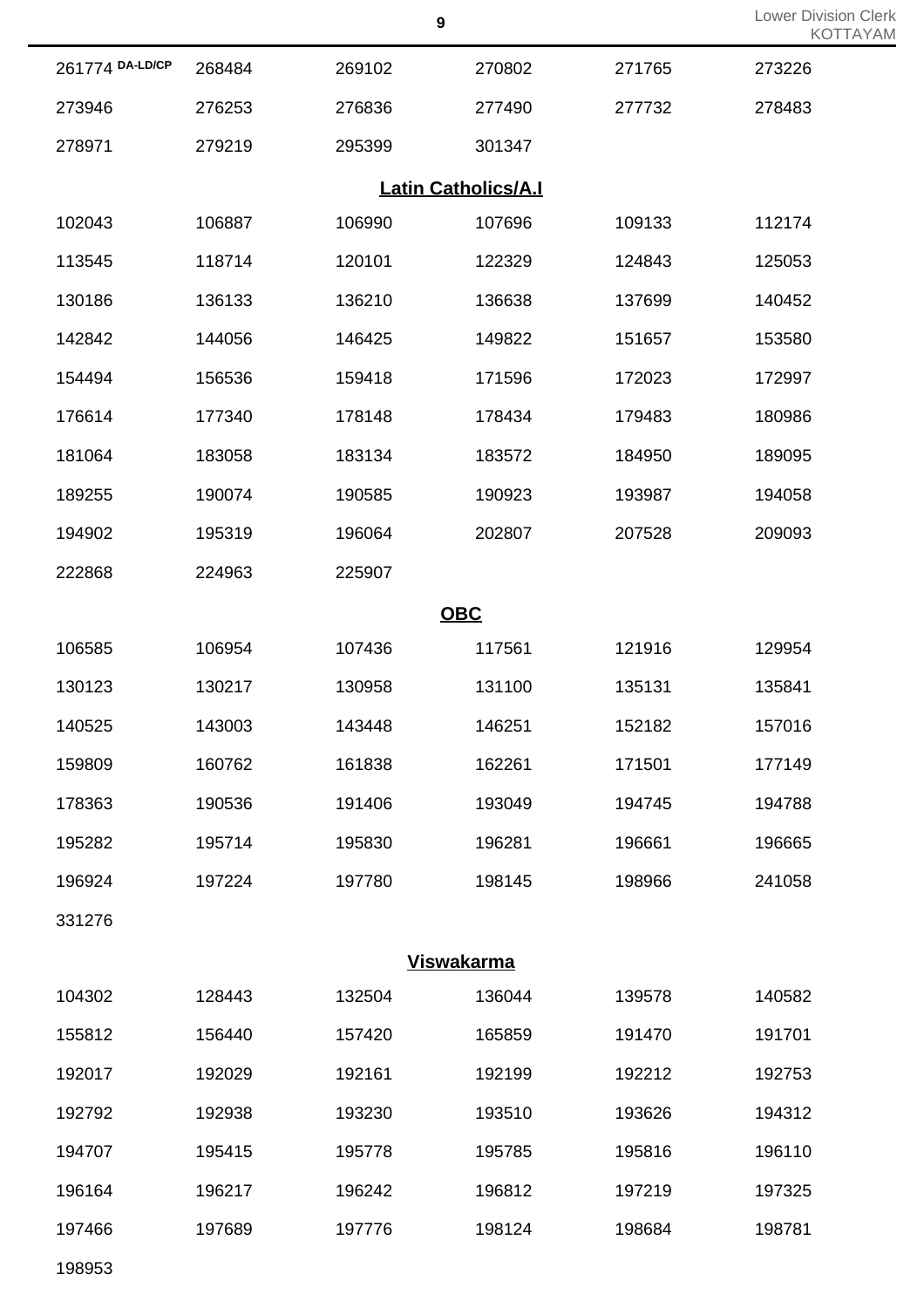| 10 | <b>Lower Division Clerk</b> |
|----|-----------------------------|
|    | <b>KOTTAYAM</b>             |

|                 |                 |                 |                                                                |                 | .               |
|-----------------|-----------------|-----------------|----------------------------------------------------------------|-----------------|-----------------|
|                 |                 |                 | <b>SIUC Nadar</b>                                              |                 |                 |
| 102685          | 103692          | 103874          | 106912                                                         | 110256          | 111784          |
| 119142          | 121946          | 124240          | 125039                                                         | 125470          | 126276          |
| 127474          | 136576          |                 |                                                                |                 |                 |
|                 |                 |                 | <b>Scheduled Caste Converts to Christianity</b>                |                 |                 |
| 192040          | 192671          | 192896          | 193185                                                         | 193851          | 194596          |
| 195218          | 196100          | 196193          | 196295                                                         | 198087          | 198565          |
| 198912          | 200569          |                 |                                                                |                 |                 |
|                 |                 |                 | <b>Dheevara</b>                                                |                 |                 |
| 145720          | 149794          | 152931          | 176850                                                         | 178149          | 180094          |
| 182386          | 186289          | 189817          | 191751                                                         | 191807          | 194631          |
| 196058          | 198688          |                 |                                                                |                 |                 |
|                 |                 |                 | <b>Hindu Nadar</b>                                             |                 |                 |
| 101276          | 104882          | 105239          | 107640                                                         | 113454          | 113475          |
| 116320          | 116689          | 122025          | 123501                                                         | 134390          | 134788          |
| 135712          | 136009          |                 |                                                                |                 |                 |
|                 |                 |                 | <b>List of Differently Abled Candidates for 3% Reservation</b> |                 |                 |
|                 |                 |                 | <b>Low Vision</b>                                              |                 |                 |
| 158432 DA-LV    | 168693 DA-LV    | 174298 DA-LV    | 181347 DA-LV                                                   | 183699 DA-LV    | 184895 DA-LV    |
| 184914 DA-LV    | 190279 DA-LV    | 190284 DA-LV    | 190286 DA-LV                                                   | 190298 DA-LV    | 190308 DA-LV    |
| 190318 DA-LV    | 190447 DA-LV    | 190940 DA-LV    | 191138 DA-LV                                                   | 193756 DA-LV    | 197445 DA-LV    |
| 197641 DA-LV    | 197644 DA-LV    | 197834 DA-LV    | 197843 DA-LV                                                   | 197849 DA-LV    | 198235 DA-LV    |
| 329327 DA-LV    |                 |                 |                                                                |                 |                 |
|                 |                 |                 | <b>Hearing Impairment</b>                                      |                 |                 |
| 139029 DA-HI    | 139647 DA-HI    | 164290 DA-HI    | 184908 DA-HI                                                   | 190243 DA-HI    | 190291 DA-HI    |
| 190316 DA-HI    | 190323 DA-HI    | 190437 DA-HI    | 190645 DA-HI                                                   | 190941 DA-HI    | 191141 DA-HI    |
| 191151 DA-HI    | 191152 DA-HI    | 191737 DA-HI    | 193740 DA-HI                                                   | 193781 DA-HI    | 193800 DA-HI    |
| 196447 DA-HI    | 196637 DA-HI    | 196648 DA-HI    | 197036 DA-HI                                                   | 197842 DA-HI    | 198046 DA-HI    |
| 198051 DA-HI    |                 |                 |                                                                |                 |                 |
|                 |                 |                 | <b>Locomotor Disability / Cerebral Palsy</b>                   |                 |                 |
| 117225 DA-LD/CP | 125030 DA-LD/CP | 137945 DA-LD/CP | 139842 DA-LD/CP                                                | 152646 DA-LD/CP | 153939 DA-LD/CP |

**DA-LD/CP** 164293 **DA-LD/CP** 165278 **DA-LD/CP** 183512 **DA-LD/CP** 190326 **DA-LD/CP** 190935 **DA-LD/CP**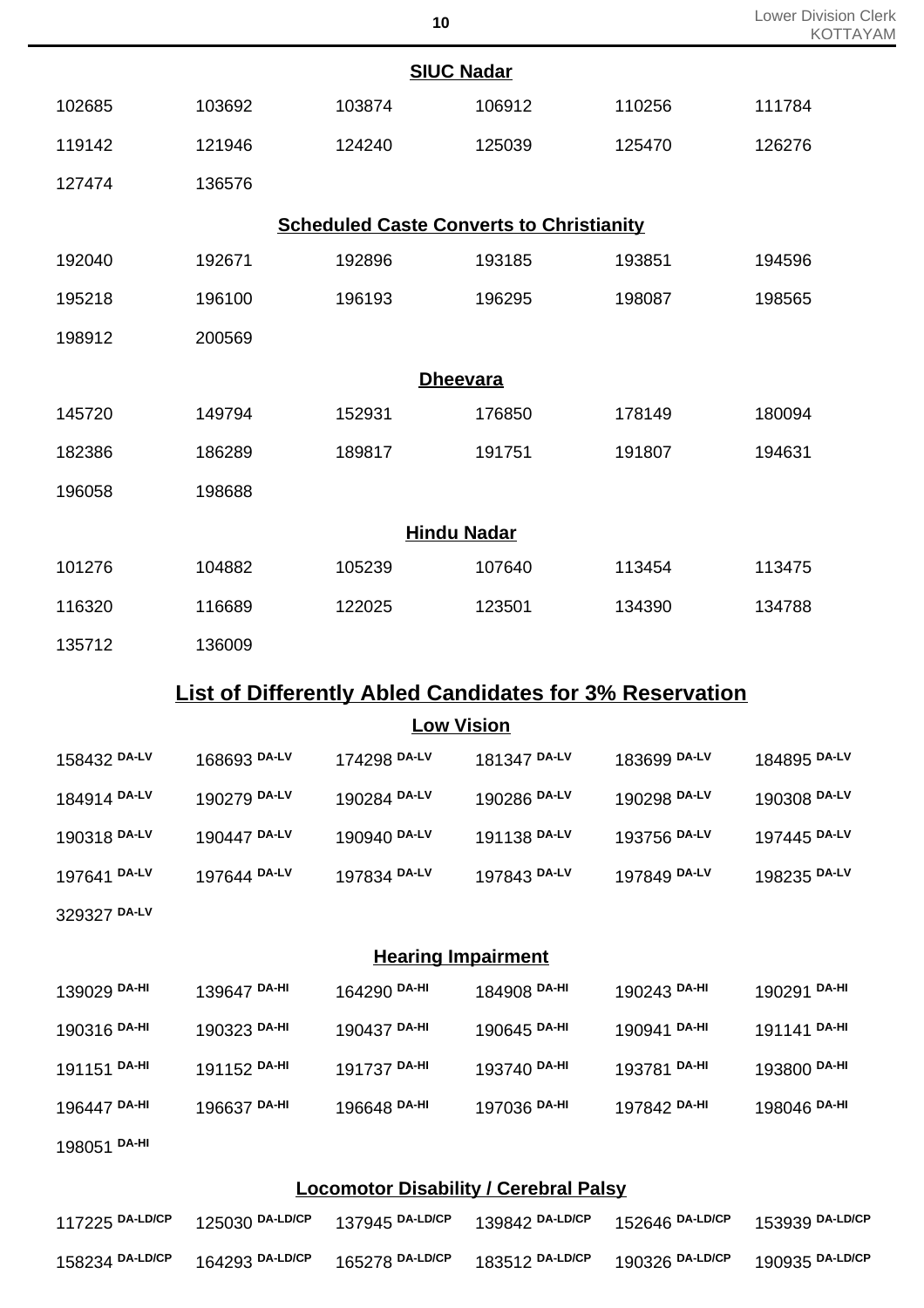| 261774 DA-LD/CP |  |
|-----------------|--|
|-----------------|--|

| 193779 DA-LD/CP | 193817 DA-LD/CP | 193819 <sup>DA-LD/CP</sup> | 196442 DA-LD/CP | 196449 DA-LD/CP | 196845 DA-LD/CP |
|-----------------|-----------------|----------------------------|-----------------|-----------------|-----------------|
| 197448 DA-LD/CP | 197643 DA-LD/CP | 197848 DA-LD/CP            | 198039 DA-LD/CP | 198234 DA-LD/CP | 198250 DA-LD/CP |